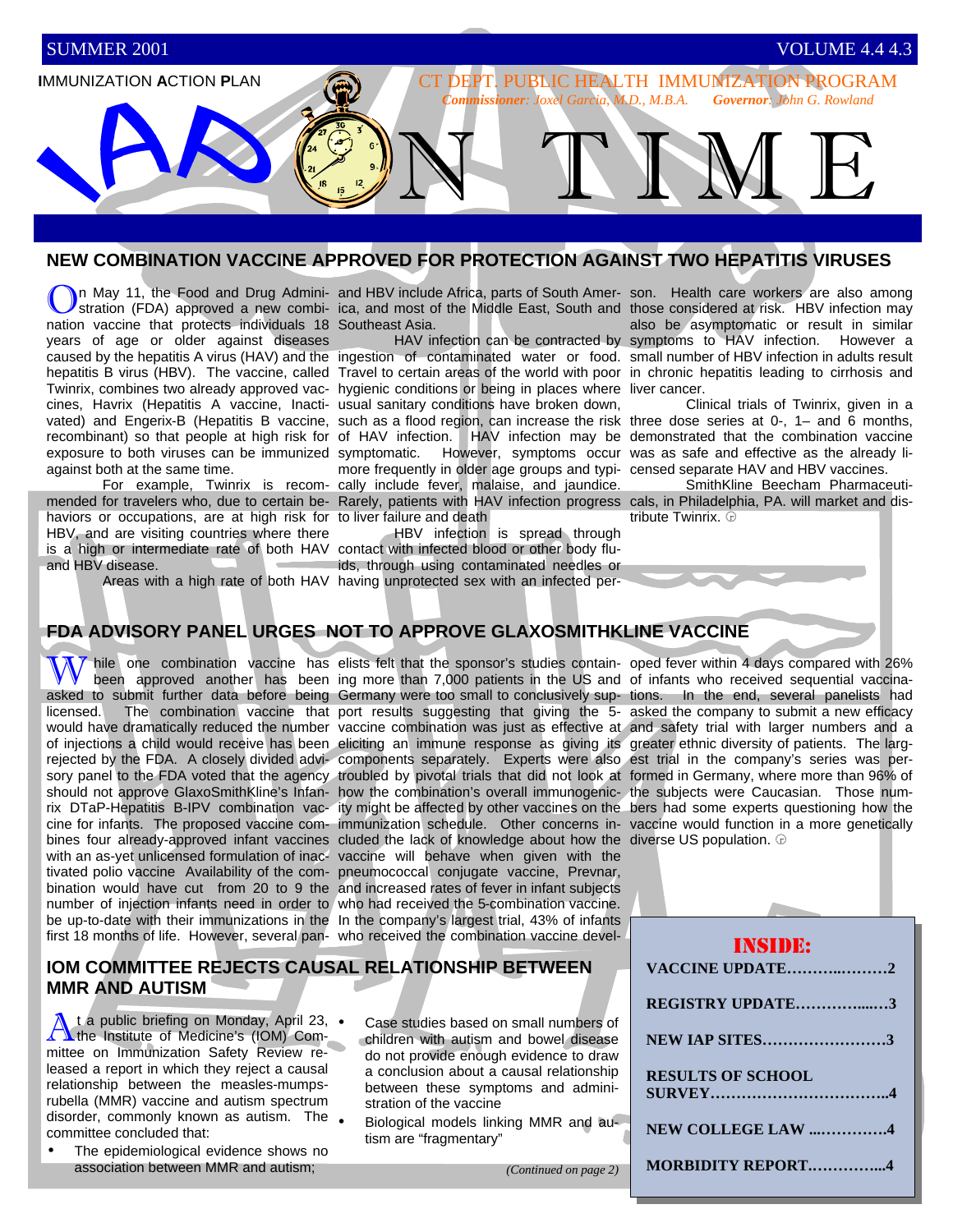#### *(Continued from page 1)*

• There is no relevant animal model linking MMR and autism. Therefore, the committee recommended maintaining the current policies relating to licensure and administration of the MMR vaccine in the Untied States. The committee chair, Marie C. McCormick, M.D., Sc. D., professor of maternal and child health at the Harvard School of Public Health, stated at the briefing that while no vaccine is 100% safe, the MMR vaccine is "as safe as a vaccine can get."

 The committee reviewed published and unpublished material, and also heard testimony from a variety of witnesses, including Dr. Andrew Wakefield, the author of a well-publicized study published in the Lancet in 1998. This study seemed to indicate that the onset of autism and gastrointestinal problems were associated with the receipt of the MMR vaccine. Dr. McCormick noted that the Wakefield study was published as an observation for further investigation and never claimed to prove the relationship. She further noted that the committee reviewed numerous studies that examined Wakefield's hypothesis and were unable to find evidence to support it.

 Current research on autism has established that there is a strong genetic component to the disease, however the committee report notes that other factors, including infectious, neurologic, meta-



### **DTaP**

Beginning with June's vaccine orders, the State Immunization Program switched over to preservative-free Tripedia (manufactured by Aventis Pasteur) which comes packaged in ten single-dosed vials per box. We will also continue to supply Infanrix (manufactured by Glaxo SmithKline), which is also thimerosal-free. As a reminder, whenever possible, the same brand of DTaP vaccine should be used for all doses of the vaccination series.

 Finally, many providers have seen their DTaP orders reduced from what they had originally ordered. Providers should keep in mind that we are limiting each provider to a 2 month supply of DTaP based on their previous month's usage and current inventory. The Centers for Disease Control and Prevention (CDC) is limiting the amount of DTaP each state can have in their inventory so with a limited supply we need to make sure every provider has at least some DTaP on hand. We anticipate that the DTaP supply will improve in the coming months.

### **Hepatitis A**

working group on Hepatitis A has been formed among members of the infectious Disease Division of the state health **E** department to deal with an increase in the reported number of cases of the disease, especially in New Haven County. Since the beginning of the year, 39 cases of Hep. A have been reported amongst males 18 years of age and older, compared to just 20 cases reported all of last year. New Haven county has seen a 300% increase in Hep. A (18 cases in 2001 from just 6 in 2000). Many of these cases are occurring in the MSM (men who have sex with men) population. A meeting with members of the New Haven Health Department, DPH staff, the Hartford Gay & Lesbian Health Collective, and community based organizations in the New Haven area was held to address the issue and formulate a plan to vaccinate high risk individuals.

#### **Varicella**

Since varicella (chickenpox) became a vaccine reportable disease on January 1, 2001, nearly 500 cases have been re- ported to the Immunization Program. All day care providers, schools, physicians, and local health departments are required to report any case of varicella.

bolic, immunologic, and environmental insults, may play significant roles." Therefore, although the committee felt that a relationship between MMR vaccine and autism would be extremely rare, if it occurred at all, they recommend that research to examine this possible relationship continue.

 The IOM's Committee on Immunization Safety Review was convened in fall 2000 to provide an independent review and assessment of increasingly prominent vaccine safety concerns. It will examine nine vaccine-safety hypotheses over the next three years. The 15 committee members have expertise in pediatrics, internal medicine, immunology, neurology, infectious diseases, epidemiology, biostatistics, public health, risk perception, decision analysis, nursing, genetics, ethics, and health communications. To prevent any perception of conflict of interest, anyone with financial ties to vaccine manufacturers or their parent companies, and anyone who had served on vaccine advisory committees, provided expert testimony, or published papers on issues of vaccine safety are excluded from participating on the committee.<sup>@</sup>

### **Hepatitis B**

Since the Regulations of the State of Connecticut were changed to require proof of immunity against hepatitis B for entry into  $7<sup>th</sup>$  and to  $8<sup>th</sup>$  grade, several new regimens for

hepatitis B vaccination of adolescents have been approved by the FDA. These regimens are either compressed in time (3 doses over 4 months) or require fewer doses (2 doses of adult formulation instead of 3 doses of formulation for children). In addition, with a complete series of hepatitis B vaccinations now required for entry into 8th grade, the timing between doses of the vaccine has generated a considerable amount of interest. After consulting with several individuals at the Centers for Disease Control and Prevention (CDC), new guidelines have been established with regards to what should be considered adequate vaccination for school entry for adolescents. These guidelines supercede Section 10-204a-2g(3a) of the school immunization regulations until such time that the regulations can be modified.

 Any adolescent student shall be considered adequately protected against hepatitis B if that individual was:

- 1. Immunized with **at least 21 days** spacing between doses 1 and 2, **at least 2 months** spacing between doses 2 and 3, and **at least 4 months** spacing between doses 1 and 3.
- 1. Immunized between the ages of 11-15 years old with Merck's 2 dose adolescent hepatitis B vaccine (brand name: RecombivaxHB, 10 mcg), with the two doses spaced at least 4 months apart. Documentation of the brand name and dosage must be submitted for this regimen to be considered complete for school entry purposes.

### **Td**

A shortage of tetanus and diphtheria toxoids (Td) and tetanus toxoid (TT) in the United States has resulted due to one of two manufacturers discontinuing production of tetanus toxoid-containing products.

Aventis Pasteur is the only major manufacturer of tetanus  $\bigoplus$ and Td in the US. In response to the shortage, Aventis has

increased production of Td to meet national needs: however, since 11 months are required for vaccine production, the shortage is expected to last for the remainder of 2001. To assure vaccine availability for priority indication, all routine Td boosters in adolescents and adults should be delayed until 2002. Td use should follow exiting recommendation for all other indications, which include 1) persons traveling to a country where the risk for diphtheria is high; 2) persons requiring tetanus vaccination for prophylaxis in wound management; 3) persons who have received fewer than 3 doses of any vaccine contain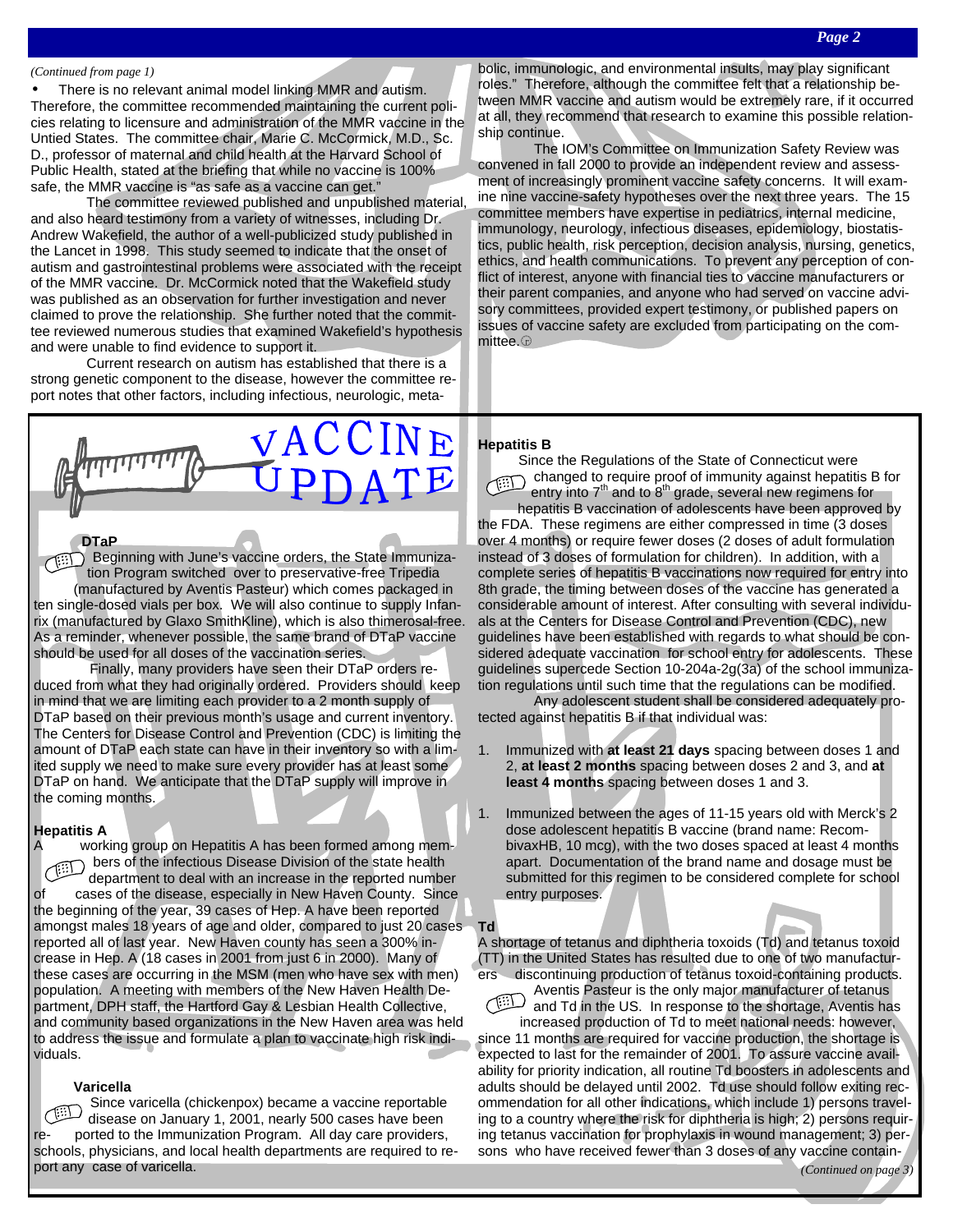*(Continued from page 2)*

ing Td; and 4) pregnant women who have not been vaccinated with Td during the preceding 10 years. The complete text of this notice is available online at www.cdc.gov/mmwr//preview/mmwrhtml/mm5020a8.htm

# **TWO NEW IAP SITES ADDED**

The IAP Program is expanding. Bristol-Burlington Health District and East Hartford Health Department have been added to the existing sites to bring the total to 18 IAP sites strategically situated in areas of the state considered to be at risk for under-immunization. Each IAP site has been contracted by the State Health Department to: (1) improve immunization coverage by convening an immunization advisory meeting with members of the community, collect and maintain referrals of children at risk for being late with immunizations, and conduct outreach (2) conduct educational outreach activities for the general public to increase awareness of the importance of early childhood immunization, (3) perform immunization assessments of public immunization providers in the community to determine the immunization rate for the practice and monitor compliance with standards of pediatric immunization practice, and (4) assist in the statewide implementation of the CIRTS immunization registry. The addition of these two sites will facilitate a broader network of immunization outreach to Connecticut's under-served population.

# **REGISTRY UPDATE**

Since the rejection of the pre-

ferred vendor's registry software, State Immunization Registry personnel have been fine tuning the existing CIRTS system. In the near future, staff will be upgrading current software to give more accessibility to end-users. The Remote Application Manager, which allows access to CIRTS will be replaced with new clients on the remote end users PC. In addition to allowing more providers to access the system, providers

will now have a local number to call instead of an 800 number resulting in NO busy signals and no denied access while other operations are performed. This upgrade will allow individual practices/ clinics who are already on-line with CIRTS to generate state Health Assessment Record forms for school, day care and camp (i.e. "blue forms" needed for school entry). All three forms will have the immunization history of the child printed in the appropriate place on the form.

 In 1998, all children born in the state of Connecticut were enrolled into CIRTS. By now, these children should have completed their primary series of vaccinations. CIRTS can generate, upon request, customized immunization rate reports for this birth cohort for any individual practice/clinic.

# **School Immunization Survey-Statewide**

Results from the 2000-2001 retrospective school survey are complete and show the overall statewide immunization rate for 4:3:1 (4 doses of DTP, 3 doses of polio, and 1 dose of MMR) at 24 months of age is **86.8%**, and increase of nearly 5% from last year's figure. The retrospective study is compiled from an audit of 25 records at 40 randomly selected kindergartens throughout the state.

## **Connecticut Participates in Nationwide Study**

Connecticut is one of 9 states nationwide that have special surveillance systems for invasive, culture-confirmed pneumococcal disease that will be participating in a CDC-coordinated case-controlled study to be conducted over the next 2-3 years . Cases will involve children 3 to 59 months of age with invasive pneumococcal disease, whose isolates are routinely reported to the Connecticut Department of Public Health. Controls will be randomly selected from the DPH birth registry and matched according to date of birth and mothers zip code at the time of birth. The Connecticut portion of the study is being done jointly by DPH and Dr. Eugene Shapiro and Dr. Marietta Vazquez of the Yale University School of Medicine. This study has been approved by institutional research boards at the Centers for Disease Control and Prevention, the Connecticut DPH and Yale University.

### **Local IAP Coordinators**

**Bridgeport** Rory Angulo (203) 332-5556

**Bristol-Burlington** Vacant (860) 584-7682

**Danbury** Irene Litwak (203) 792-4120

**East Hartford** Vacant (860) 291-7324

**Hartford** Susan Vater (860) 547-1426 X7057

> **Meriden** Kate Baker (203) 630-4251

**Middletown** Barbara Ricketts (860) 704-5782

**Naugatuck Valley** Kim Blount (203) 924-9548

**New Britain** Ramona Anderson (860) 612-2777

**New Haven** Jennifer Rich (203) 946-7485

**New London** Susan Curcio (860) 447-8322

**Northeast Region** Janet Johnson (860) 928-6541 X2013

> **Norwalk** Pam Bates (203) 854-7728

**Stamford** Marge Kappas (203) 977-5098

**Torrington** Sue Sawula (860) 489-0436

**Waterbury** Randy York (203) 574-6880

**West Haven** Betty Murphy (203) 937-3665

**Windham** Karin Davis (860) 423-4534

### *Page 3*